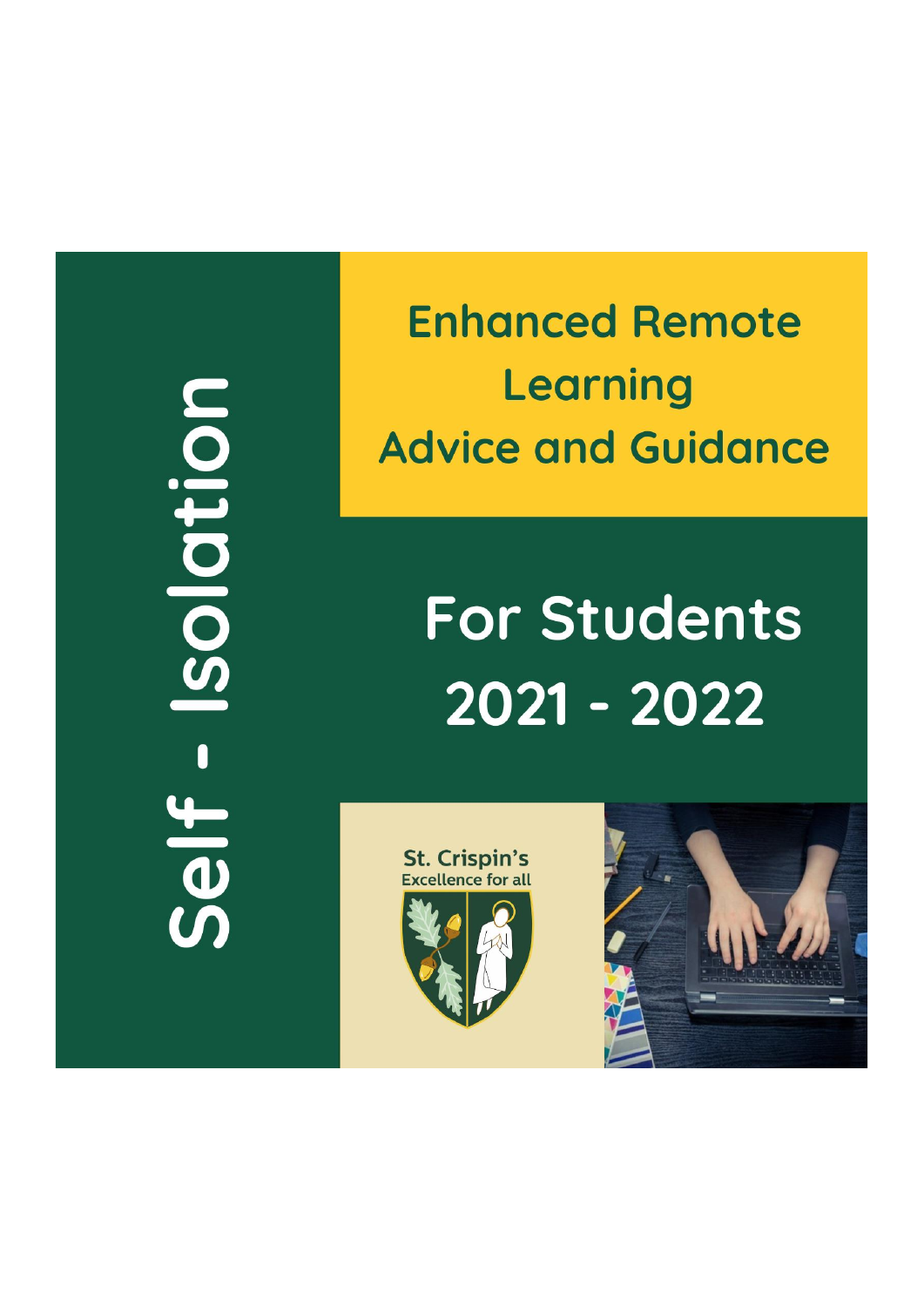St. Crispin's

## **Remote Learning Advice and Guidance for Students**

For remote learning during self-isolation you will follow your **normal school timetable**

| Work will be uploaded into your class area on Teams                                                                                |
|------------------------------------------------------------------------------------------------------------------------------------|
| $\cdots$                                                                                                                           |
|                                                                                                                                    |
| 9x/En1                                                                                                                             |
| Within your Team there will be a channel called Remote Learners which<br>you can access on the left-hand side of the Team:         |
|                                                                                                                                    |
| 9x/En1<br>                                                                                                                         |
| General                                                                                                                            |
| Remote Learners                                                                                                                    |
| You will find all the resources you need to complete the work in a folder<br>clearly labelled with the date and title of the work. |
| Name $\vee$                                                                                                                        |
| $\frac{N}{20}$ <sup>2</sup> 20.10.20 Animal Farm Speech                                                                            |
|                                                                                                                                    |
|                                                                                                                                    |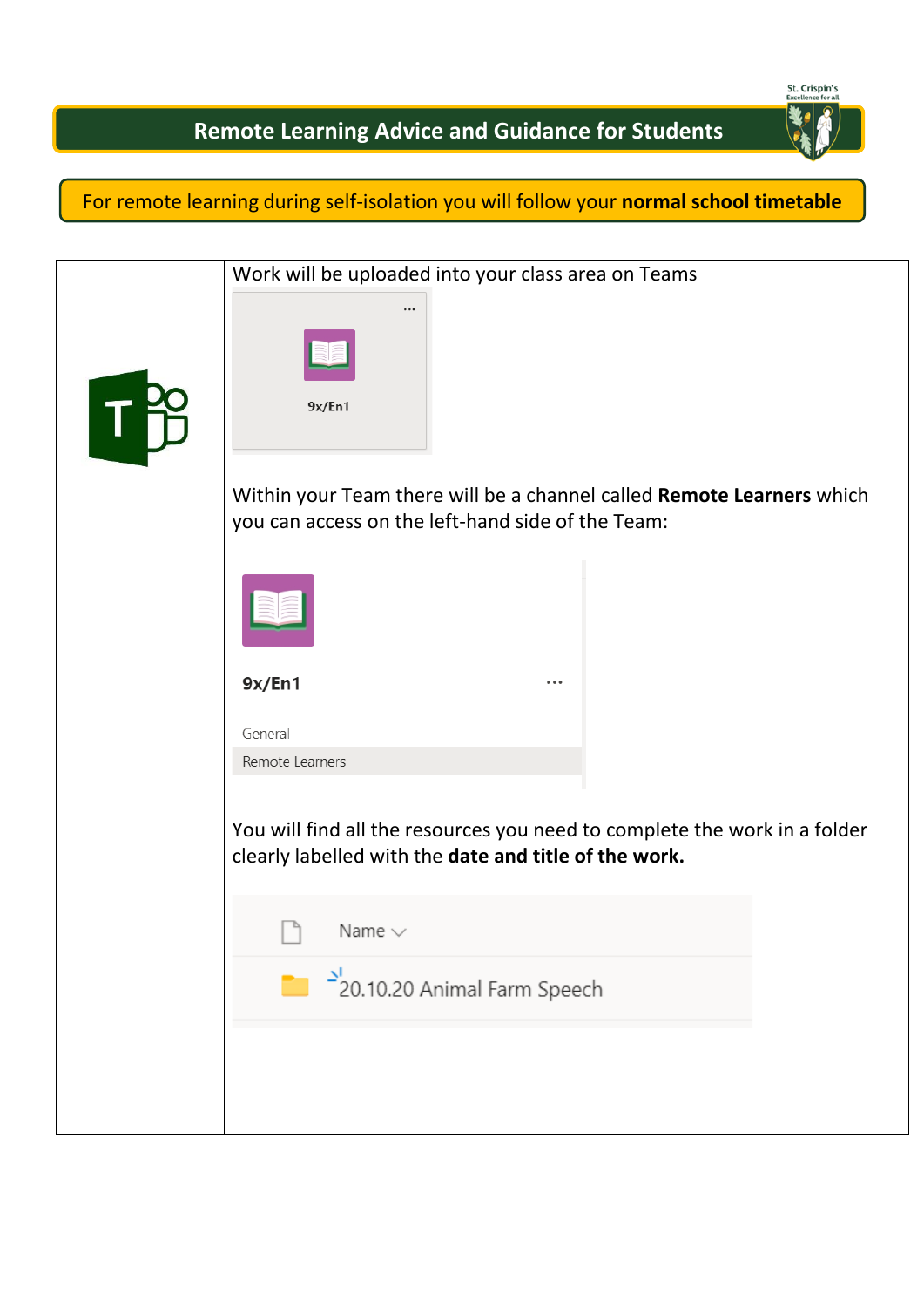|             | Within the Remote Learners channel your teacher will upload the work that<br>you need to complete while you are at home                                                                                                                                                                                                                          |
|-------------|--------------------------------------------------------------------------------------------------------------------------------------------------------------------------------------------------------------------------------------------------------------------------------------------------------------------------------------------------|
|             | General Posts Files Class Notebook Assignments 1 more v<br>$^{+}$                                                                                                                                                                                                                                                                                |
|             | Your teacher will give you specific instructions of what to do, how to do it<br>and with the timings we expect you to spend on each task. They will also<br>give you instructions on how to submit the work                                                                                                                                      |
|             | Within TEAMs you will have an area for each subject you have on your                                                                                                                                                                                                                                                                             |
|             | timetable. This will be where all the work is uploaded and the area will also<br>contain your class notebook, which is effectively your virtual exercise book                                                                                                                                                                                    |
|             | You can download the TEAMs app on your phone or download it onto your<br>computer                                                                                                                                                                                                                                                                |
|             | Don't worry if you are unsure of what to $do$ – we are here to help                                                                                                                                                                                                                                                                              |
|             | How to access Teams - https://youtu.be/Z8GxhPimVlc<br>How to complete assignments (crucial for personal study) -<br>https://youtu.be/x6PrKnpgU44<br>How to view feedback - https://youtu.be/Qs4NaBL5H5A<br>How to join meetings or 'Spotlight' lessons - https://youtu.be/T-85su JZ5Q<br>How to split your screen - https://youtu.be/JHcPpGi7Zl4 |
|             | You will sometimes be asked to submit some pieces of work to your<br>teachers so that they can mark it and give you some feedback. This will all                                                                                                                                                                                                 |
|             | be done via TEAMs.                                                                                                                                                                                                                                                                                                                               |
|             | You must complete all the work that you have been set.                                                                                                                                                                                                                                                                                           |
| <u>HEL!</u> | If you need subject specific help please email your class teacher<br>If you are struggling in general please contact your tutor or your Head of<br>Year<br>If you are having trouble accessing the work on Teams please contact Mrs<br>Sharma sharmak@crispins.co.uk                                                                             |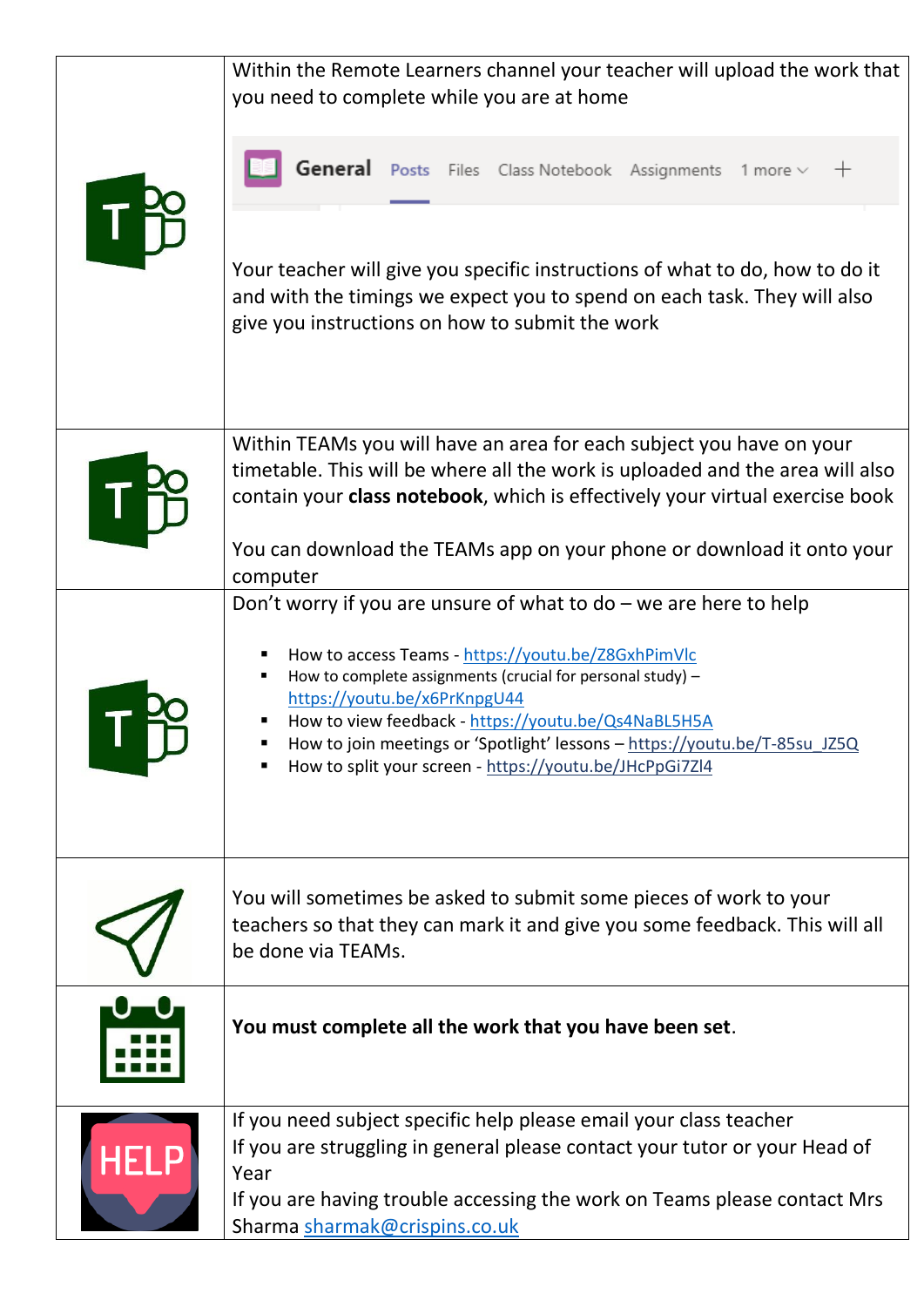|                       | If you complete all the work set you can go online and access additional<br>work on the following websites:                                                                                                                                                                                                                                                                                                                                                                                                                                                                                                                       |
|-----------------------|-----------------------------------------------------------------------------------------------------------------------------------------------------------------------------------------------------------------------------------------------------------------------------------------------------------------------------------------------------------------------------------------------------------------------------------------------------------------------------------------------------------------------------------------------------------------------------------------------------------------------------------|
|                       | https://www.bbc.co.uk/bitesize/secondary<br>https://www.thenational.academy/<br>https://login.mymaths.co.uk/login<br>https://www.kerboodle.com/users/login?user_return_to=%2Fapp<br>https://sites.google.com/hotmail.com/st-crispins-exam-bank/home                                                                                                                                                                                                                                                                                                                                                                               |
| <b>上义</b>             | Your Head of Year or your tutor will be checking in with those of you who<br>are not completing the work you have been assigned. We do understand<br>that sometimes there are special circumstances where you are unable to<br>complete the work and we will take that into account                                                                                                                                                                                                                                                                                                                                               |
| <b>Safe</b><br>online | Whilst working online from home, please ensure you are keeping yourself<br>safe at all times by following the advice below:<br>$\circ$ Only use the St. Crispin's online portals such as Doddle and<br>Tassomai or established, trusted websites that we recommend<br>(for example BBC Bitesize).<br>$\circ$ Do not respond to any offers of online tutoring from people<br>you don't know, be it via email or social media, even if it has<br>been shared by friends/contacts.<br>$\circ$ Should a stranger try to make contact you, let your<br>parent/carer know straight away and do not engage in<br>conversation with them. |
|                       | For further information and guidance, browse through<br>$\circ$<br>https://www.saferinternet.org.uk/advice-centre/young-<br>people/resources-11-19s                                                                                                                                                                                                                                                                                                                                                                                                                                                                               |
|                       | Should you have any concerns either by what you have<br>$\circ$<br>encountered or one of your friends, contact Mr Blyth on<br>blythr@crispins.co.uk                                                                                                                                                                                                                                                                                                                                                                                                                                                                               |